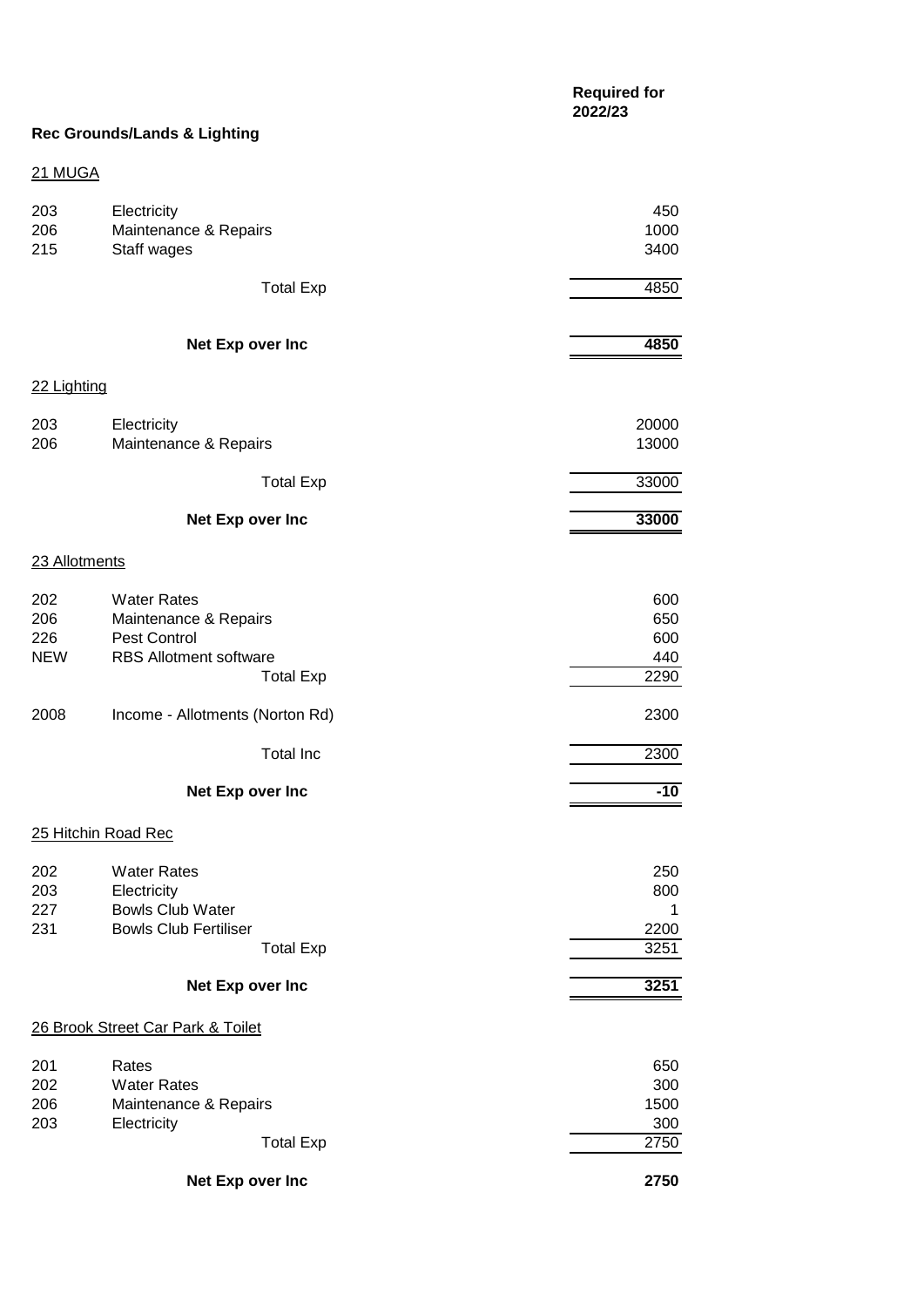|                          |                                                                                                | <b>Required for</b><br>2022/23 |
|--------------------------|------------------------------------------------------------------------------------------------|--------------------------------|
| 27 Open Spaces           |                                                                                                |                                |
| 205<br>206<br>207        | <b>Legal Fees</b><br>Maintenance & Repairs<br>Landscape/Grounds Maint Contract                 | 3000<br>12000<br>25000         |
| 209<br>210<br>211        | <b>Lease Costs</b><br>Handyman Contract<br>River Ivel Drainage                                 | 300<br>28000<br>10             |
| 212<br>213<br>223<br>225 | <b>Skip Hire</b><br>Subscriptions/Licences<br>Teasel/Centenery Wood<br>Water meter - The Green | 4500<br>250<br>1500<br>50      |
|                          | <b>Total Exp</b>                                                                               | 74610                          |
| 2005                     | Income - Open Spaces - Other                                                                   | 6000                           |
|                          | <b>Total Inc</b>                                                                               | 6000                           |
|                          | Net Exp over Inc                                                                               | 68610                          |
| 28 Agency                |                                                                                                |                                |
| 2006                     | Income - Agency Grants                                                                         | 4015                           |
|                          | <b>Total Inc</b>                                                                               | 4015                           |
|                          | Net Exp over Inc                                                                               | 4015                           |
| 32 Verges                |                                                                                                |                                |
| 207                      | <b>Grass Cutting Contract</b>                                                                  | 28000                          |
|                          | <b>Total Exp</b>                                                                               | 28000                          |
|                          | Net Exp over Inc                                                                               | 28000                          |
|                          | 33 Arlesey Road Playing Field                                                                  |                                |
| 232<br>201               | <b>Utilities</b><br>Rates                                                                      | 3500<br>700                    |
| 235                      | Pitch maintenance<br><b>Total Exp</b>                                                          | 10000<br>14200                 |
|                          | Net Exp over Inc                                                                               | 14200                          |
| 34 Green Wheel           |                                                                                                |                                |
| 233                      | Green Wheel exp                                                                                | 1500                           |
|                          | <b>Total Exp</b>                                                                               | 1500                           |
|                          | Net Exp over Inc                                                                               | 1500                           |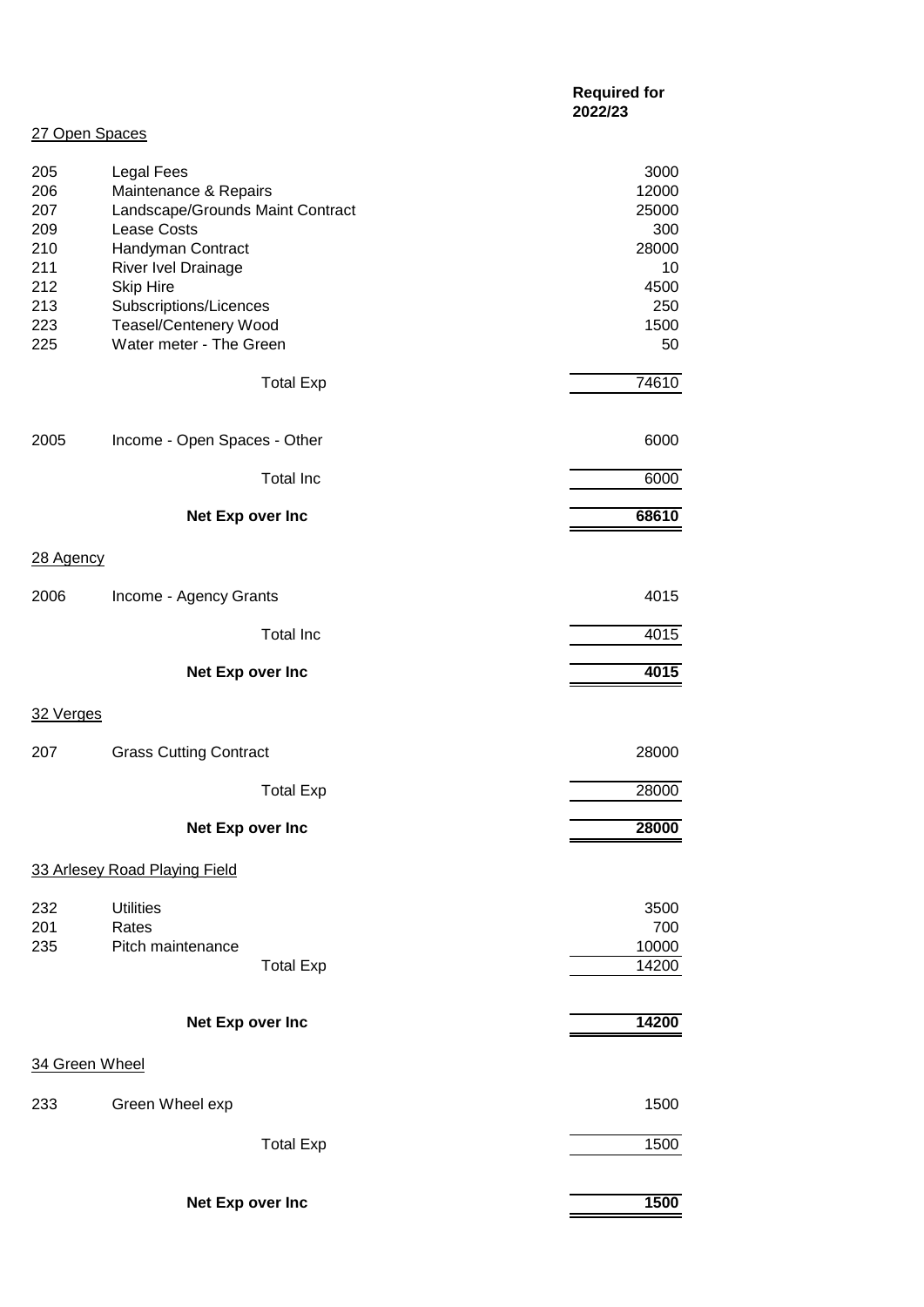## **Rec Grounds/Lands & Lighting Summary**

| Expenditure         | 164451 |
|---------------------|--------|
| Income              | 12315  |
|                     |        |
| Net Exp over Income | 152136 |

|                 |                                    | <b>Required for</b><br>2022/23 |
|-----------------|------------------------------------|--------------------------------|
| <b>Cemetery</b> |                                    |                                |
| 41 Cemetery     |                                    |                                |
| 401             | Rates                              | 5500                           |
| 402             | <b>Water Rates</b>                 | 200                            |
| 404             | Maintenance & Repairs & extra cuts | 3000                           |
| 405             | <b>Grounds Maint Contract</b>      | 26000                          |
| 407             | Handyman Contract                  | 10300                          |
| 408             | Pest Control                       | 600                            |
| 409             | <b>Tree Surgery</b>                | 4000                           |
| 411             | <b>RBS Annual Support</b>          | 300                            |
|                 | <b>Total Exp</b>                   | 49900                          |
| 4001            | Income - Burials                   | 9000                           |
| 4002            | Income - Memorials & plaques       | 4000                           |
| 4003            | Income - Chapel Lease              | 2000                           |
| 4005            | Income - Plot purchase             | 8000                           |
|                 | <b>Total Inc</b>                   | 23000                          |
|                 | Net Exp over Inc                   | 26900                          |
|                 |                                    |                                |

# **Cemetery Summary**

| <b>Net Exp over Income</b> | 26900 |
|----------------------------|-------|
| Income                     | 23000 |
| Expenditure                | 49900 |
|                            |       |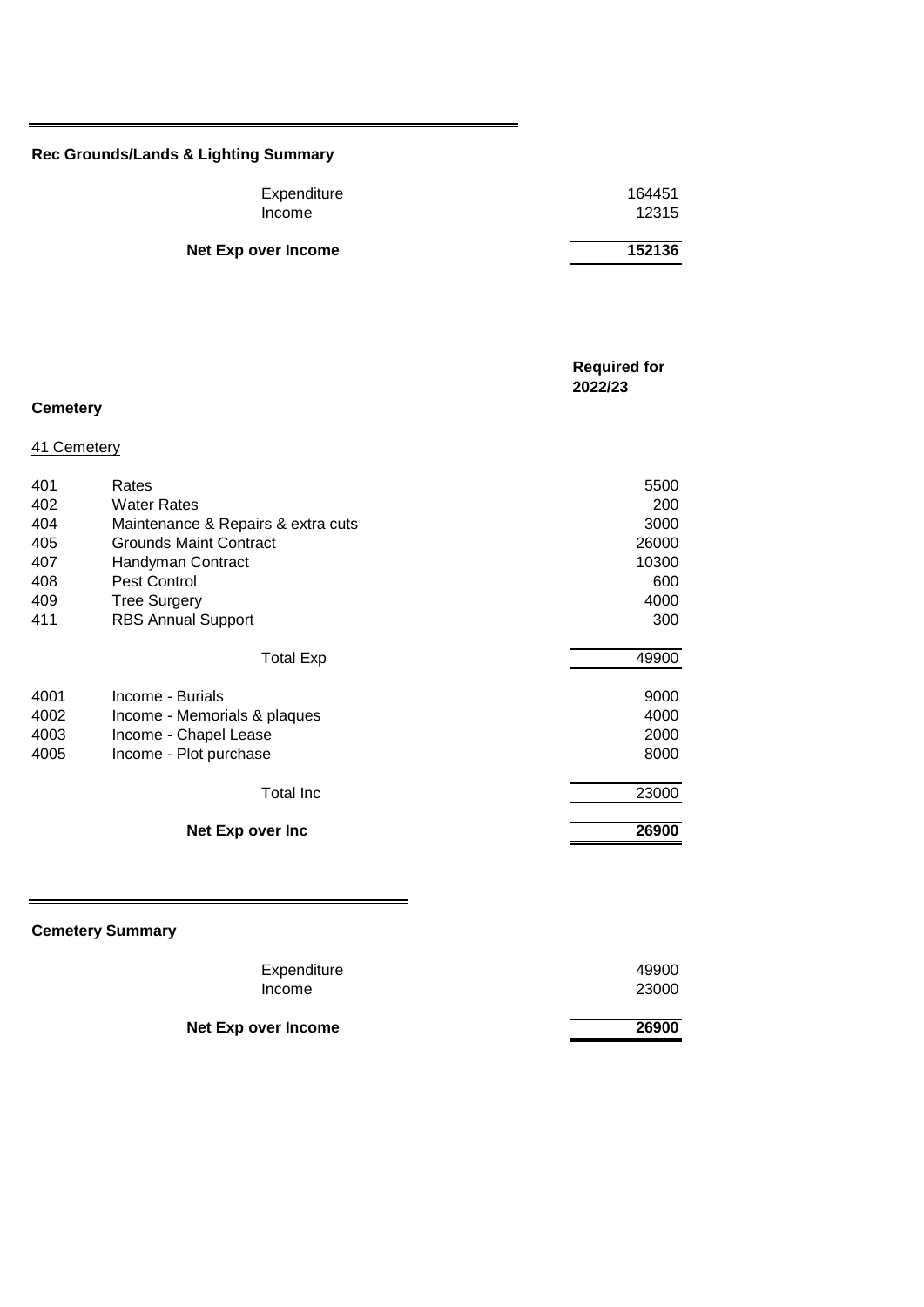|            |                                                      | <b>Required for</b><br>2022/23 |
|------------|------------------------------------------------------|--------------------------------|
|            | <b>Buildings Management</b>                          |                                |
|            | 51 Simpson Centre                                    |                                |
| 505        | Rates - Simpson                                      | 8750                           |
| 507        | Water Charges - Simpson                              | 500                            |
| 510        | Electricity - Simpson                                | 10000                          |
|            | <b>Total Exp</b>                                     | 19250                          |
| 5003       | Income - Simpson Centre                              | 3600                           |
| 5004       | Income - Library Utilities                           | 5000                           |
| 5005       | Income - Library Lease                               | 2565                           |
|            | <b>Total Inc</b>                                     | 11165                          |
|            | Net Exp over Inc                                     | 8085                           |
|            | 52 Memorial Hall                                     |                                |
| 504        | Rates - Mem Hall                                     | 5000                           |
| 506        | Water Charges - Mem Hall                             | 700                            |
| 508        | Gas - Mem Hall                                       | 2500                           |
| 509        | Electricity - Mem Hall                               | 1600                           |
|            | <b>Total Exp</b>                                     | 9800                           |
| 5001       | Income - Memorial Hall                               | 6000                           |
|            | <b>Total Inc</b>                                     | 6000                           |
|            | Net Exp over Inc                                     | 3800                           |
|            | 53 Buildings General                                 |                                |
|            |                                                      |                                |
| 512        | Maintenance                                          | 16000                          |
| 516        | Handyman Contract                                    | 9700                           |
| 518        | <b>Bin Hire</b>                                      | 2000                           |
| 538        | Service contracts                                    | 7000                           |
| 501<br>502 | <b>Bldgs staff wages</b><br><b>Bldgs Employer NI</b> | 13500<br>250                   |
|            | <b>Total Exp</b>                                     | 48450                          |
|            |                                                      |                                |
|            | Net Exp over Inc                                     | 48450                          |
|            | Greenacre Centre                                     |                                |
| 504        | Rates                                                | 13700                          |
| 506        | Water                                                | 1000                           |

|     |                   | <b>Total Exp</b> | 39200  |
|-----|-------------------|------------------|--------|
| 537 | Cleaning contract |                  | 11500  |
| 509 | Electricity       |                  | 8000   |
| 508 | Gas               |                  | 5000   |
| 506 | Water             |                  | 1000   |
| ◡◡┭ | naluo             |                  | טט וטו |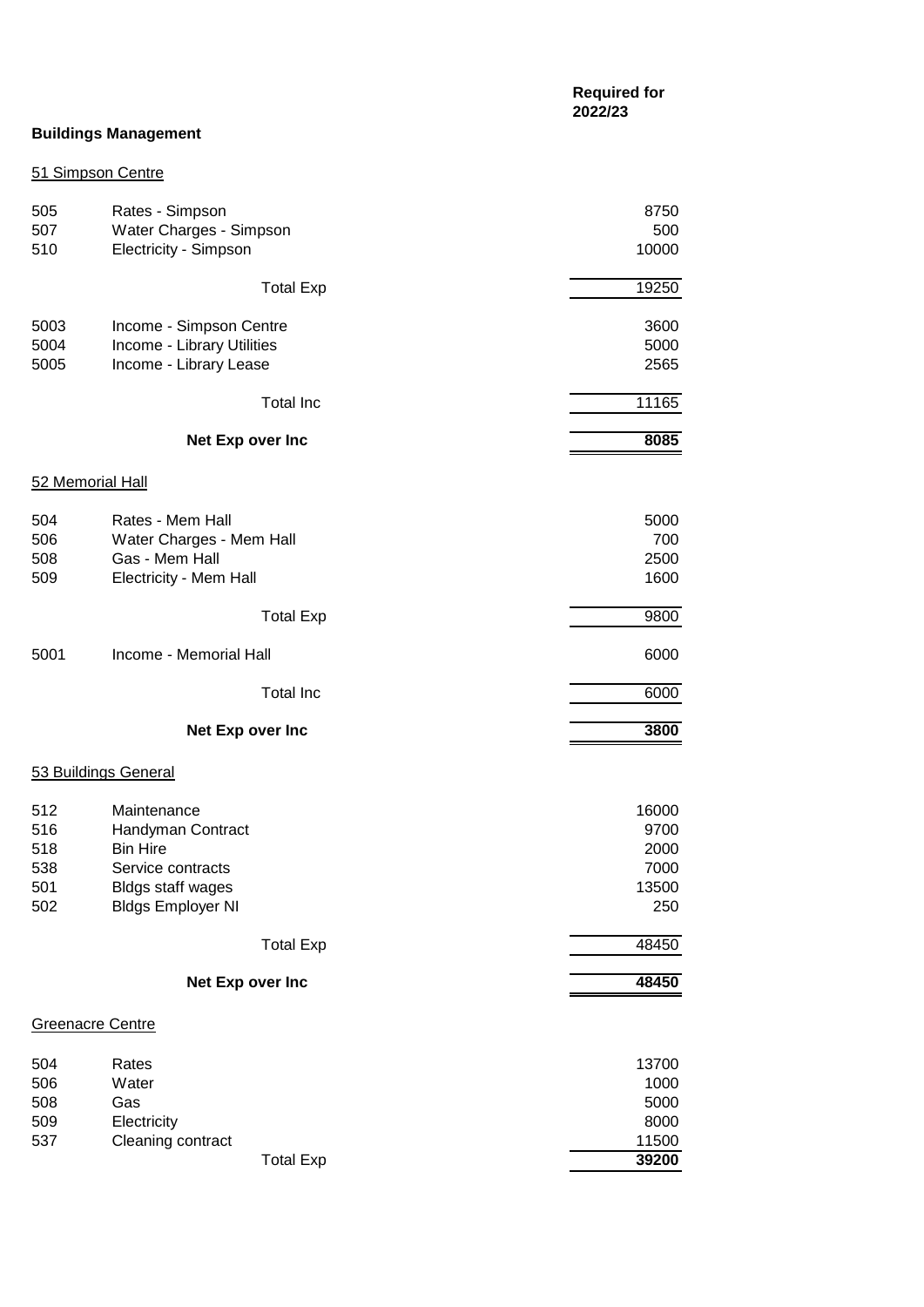| 5008<br>5009 | Income - hire fees<br>Income - solar panels FIT | 7000<br>300 |
|--------------|-------------------------------------------------|-------------|
|              | <b>Total Inc</b>                                | 7300        |
|              | <b>Net Exp over Income</b>                      | 31900       |
|              |                                                 |             |
|              | <b>Buildings Management Summary</b>             |             |
|              | Expenditure                                     | 116700      |
|              | Income                                          | 24465       |
|              |                                                 |             |

| <b>Required for</b> |
|---------------------|
| 2022/2023           |
|                     |

#### **Establishment & Admin**

#### 61 Establishment

| 601  | <b>Staff Salaries</b>                  |       | 119000 |
|------|----------------------------------------|-------|--------|
| 602  | <b>Employers NI</b>                    |       | 10000  |
| 603  | <b>Ers Pension Cont</b>                |       | 32000  |
| 604  | <b>Staff Training</b>                  |       | 4000   |
| 605  | <b>Clerk's Expenses</b>                |       | 1500   |
| 607  | <b>Photocopier Costs</b>               |       | 800    |
| 608  | Telephone/Fax/ISDN                     |       | 3500   |
| 609  | Postage                                |       | 500    |
| 610  | Stationery                             |       | 2000   |
| 611  | Insurances                             |       | 7000   |
| 612  | <b>Audit Fees</b>                      |       | 2500   |
| 613  | <b>Legal Fees</b>                      |       | 5000   |
| 614  | Advertising                            |       | 5000   |
| 615  | Maintenance & Repairs/IT               |       | 6000   |
| 618  | Subscription/Licence/Service Contracts |       | 6000   |
| 619  | Loan Repayments                        |       | 20000  |
| 620  | Chairman's Allowance                   |       | 500    |
| 621  | <b>Bank Charges</b>                    |       | 600    |
| 627  | <b>Travel Expenses</b>                 |       | 250    |
| 630  | Grants                                 |       | 15000  |
| 631  | <b>Councillor Training</b>             |       | 1000   |
|      | <b>Total Exp</b>                       |       | 242150 |
|      | S106 contribution to staff salaries    | minus | 12000  |
|      | S106 contribution to GAC insurance     | minus | 1530   |
|      |                                        |       | 228620 |
|      |                                        |       |        |
| 6003 | Income - Misc                          |       | 50     |
| 6004 | Income - Interest Received             |       | 1800   |
|      | <b>Total Inc</b>                       |       | 1850   |
|      | Net Exp over Inc                       |       | 226770 |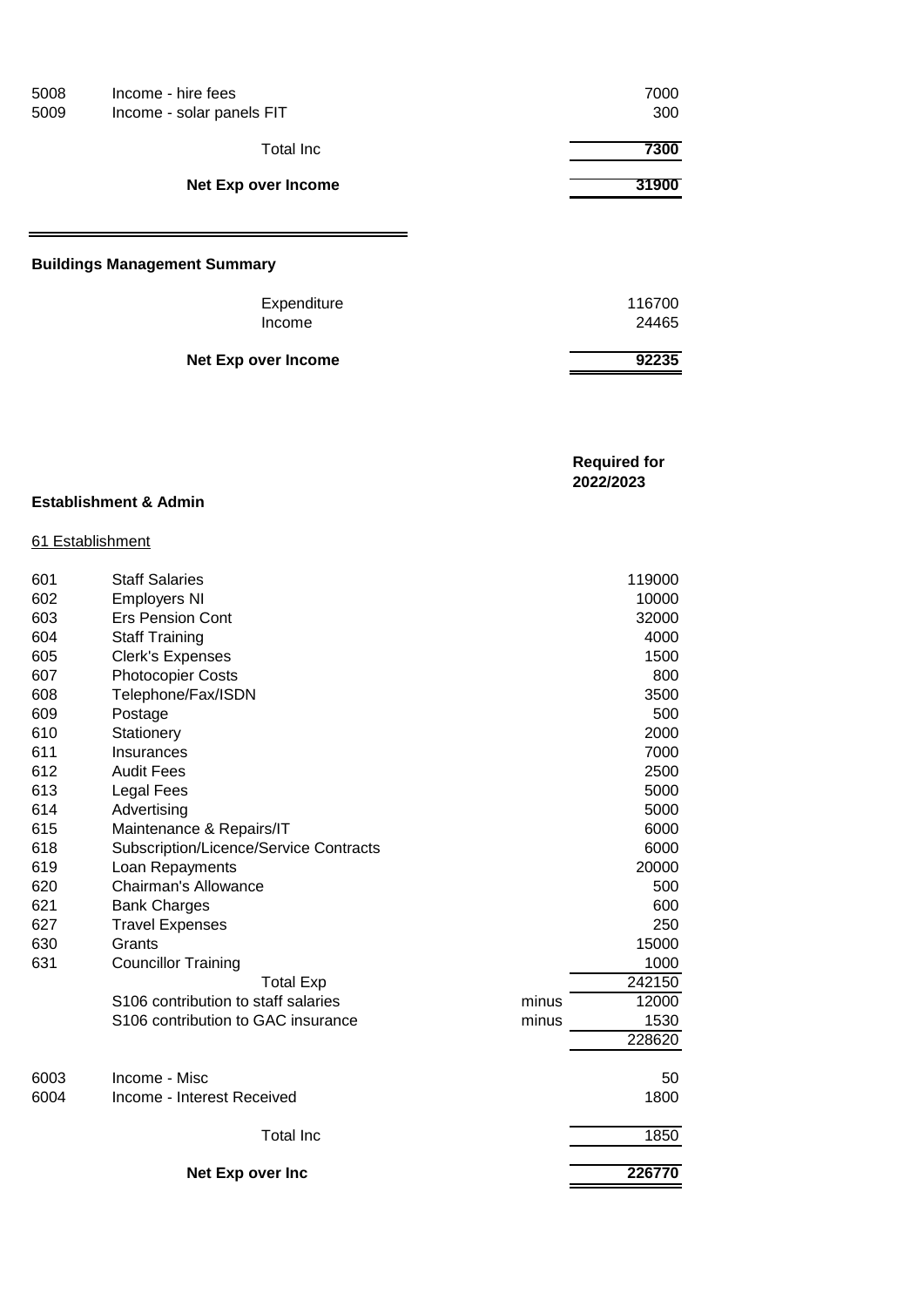#### 62 Precept

6005 Precept

Total Inc

### **Net Exp over Inc**

63 Section 137

| 623 | Section 137      |  |
|-----|------------------|--|
|     | <b>Total Exp</b> |  |
|     | Net Exp over Inc |  |

**Establishment & Admin Summary**

| 228620 |
|--------|
| 1850   |
|        |

**Net Exp over Income 226770**

**Required for 2022/23**

#### **Town Enhancement**

71 Town Enhancement

#### 701 Town Enhancement Projects **1000** Town 81, 1000

Total Exp 4000

**Net Exp over Inc 4000** 

#### **Town Enhancement Summary**

Expenditure 4000 Income 0

**Net Exp over Income 4000** 

| Overall                     | <b>Expenditure</b>            | 563671 |
|-----------------------------|-------------------------------|--------|
|                             | <b>Income</b>                 | 61630  |
| Net Expenditure over Income |                               | 502041 |
|                             | (not incl Precept figure inc) |        |